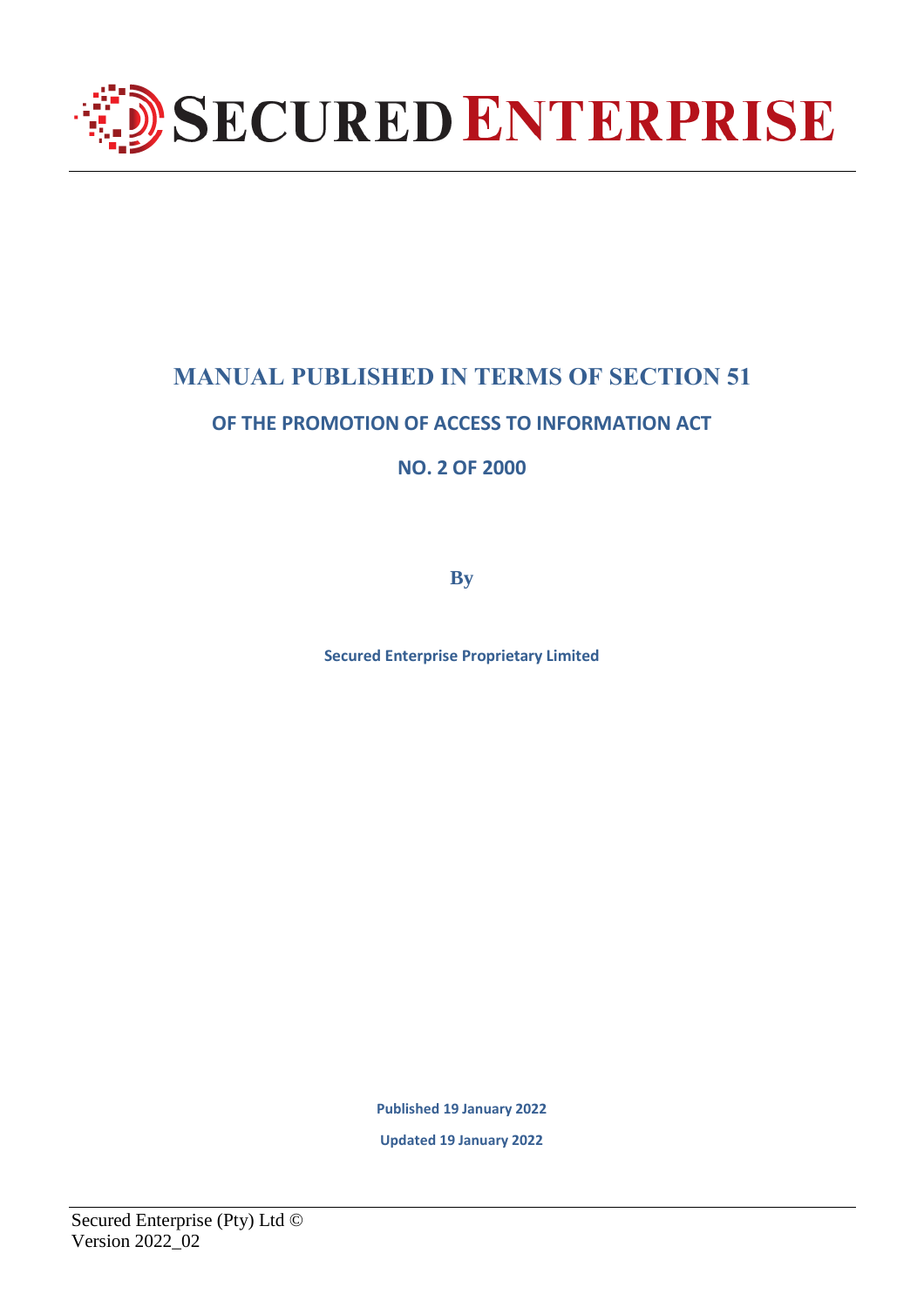

# **SECTION 51 MANUAL FOR**

# **SECURED ENTERPRISE PROPRIETARY LIMITED**

# **COMPANY**

Secured Enterprise Proprietary Limited, registration number 2002/322298/07 is a private body as defined in the Promotion of Access to Information Act 2 of 2000 ("Act"). This manual has been compiled in relation to Secured Enterprise Proprietary Limited.

The motivation for the Act is to be found in the Constitution of South Africa. The Constitution provides that everyone has a right of access to information held –

- by the state, where no reason for access to the information needs to be established (section 32(1)(a) of theConstitution) or,
- by a private body, if the requestor requires a record for the exercise or protection of any right (section 32(1)(b)of the Constitution).

The Constitution further requires that legislation be enacted to give effect to the provision of section 32. The Act has been enacted to meet this requirement.

In terms of the Act any person has a right of access to a record held by or under the control of a private body if the  $\text{mod}-$ 

- is required for the exercise or protection of any right;
- the requestor has complied with all the procedural requirements of the Act; and
- the private body is not entitled to refuse access to the record requested in terms of the grounds of refusal established in the Act.

The grounds for refusal are –

- mandatory protection of the privacy of a third party who is a natural person (human being);
- mandatory protection of commercial information of a third party;
- mandatory protection of certain confidential information of a third party;
- mandatory protection of the safety of individuals, and the protection of property;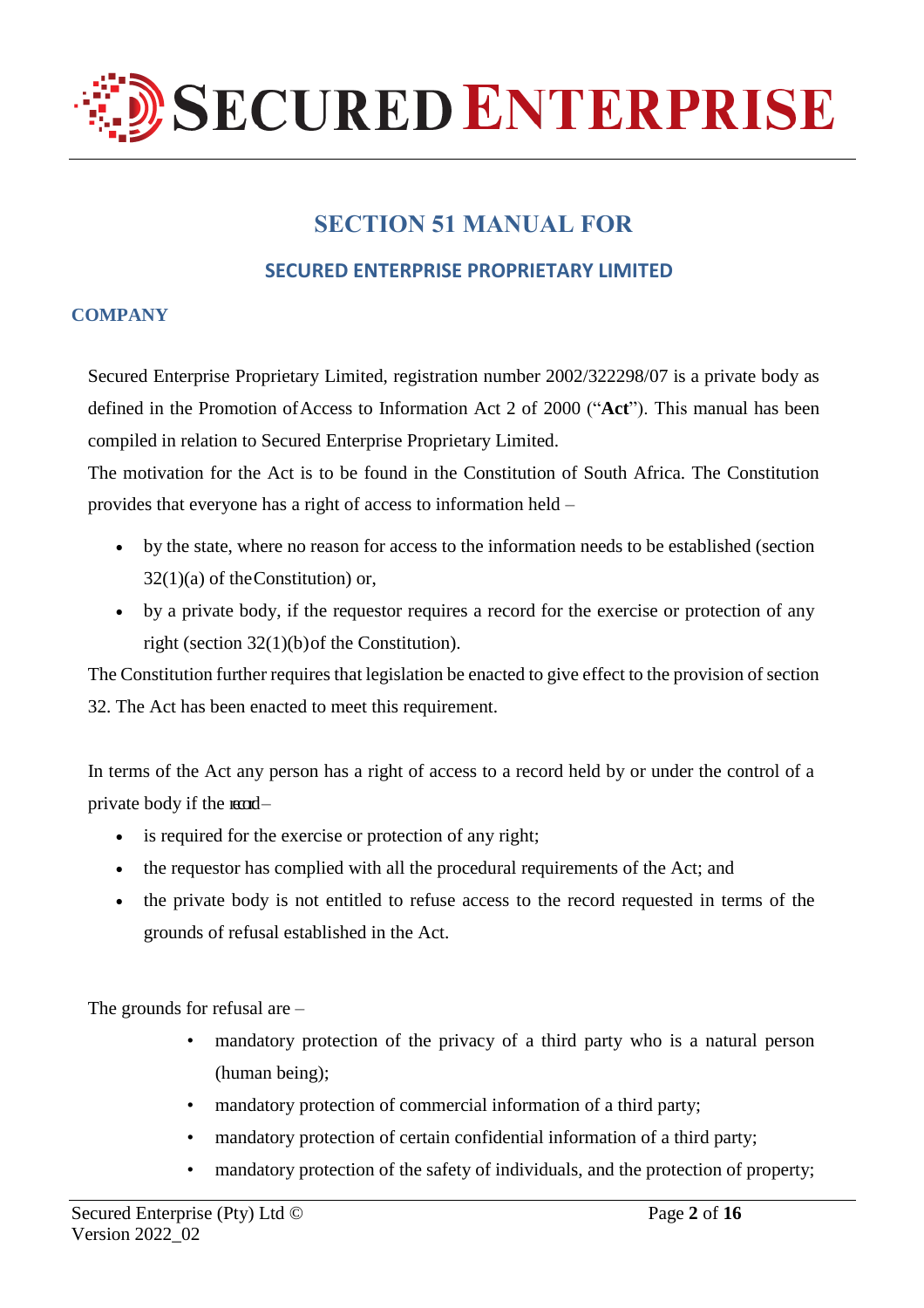

- mandatory protection of records privileged from production in legal proceedings;
- commercial information of a private body;
- mandatory protection of research information of a third party and of a private body.

The first issue to confirm is whether the request is procedurally correct. This will be facilitated by properly and fully completing the information required in the "Request for Access to a Record". If assistance is required, the information officer will render all reasonable assistance to a requester in complying with the procedures set out in the Act. He/she will also require that the requester is properly identified and that the applicable fee and, if applicable a deposit, has been paid. Only after these requirements have been satisfied will the 30 (thirty-day) period, within which the information officer is obliged to give the requester notice of his/her decision, begin to run.

The second issue to confirm is whether the requester has evidenced, in the request, that he/she requires the record to exercise or protect a right. If the information officer is satisfied that the information provided by the requester supports this requirement the third enquiry will be conducted.

The third issue to confirm is whether the information officer must or may refuse the request on the basis of a "Ground for Refusal" set out in the Act. In certain instances, this decision is mandatory and in others it is discretionary.

Once the information officer has made his/her decision he/she must inform the requester of the decision and, if the request if refused, provide reasons for the refusal.

If the requester is aggrieved by either the fees charged for access to a record, the form in which access is provided to a record, or by a refusal to grant access to a record, the requester is entitled to apply to court for appropriate relief, within thirty days of receiving notice of the decision.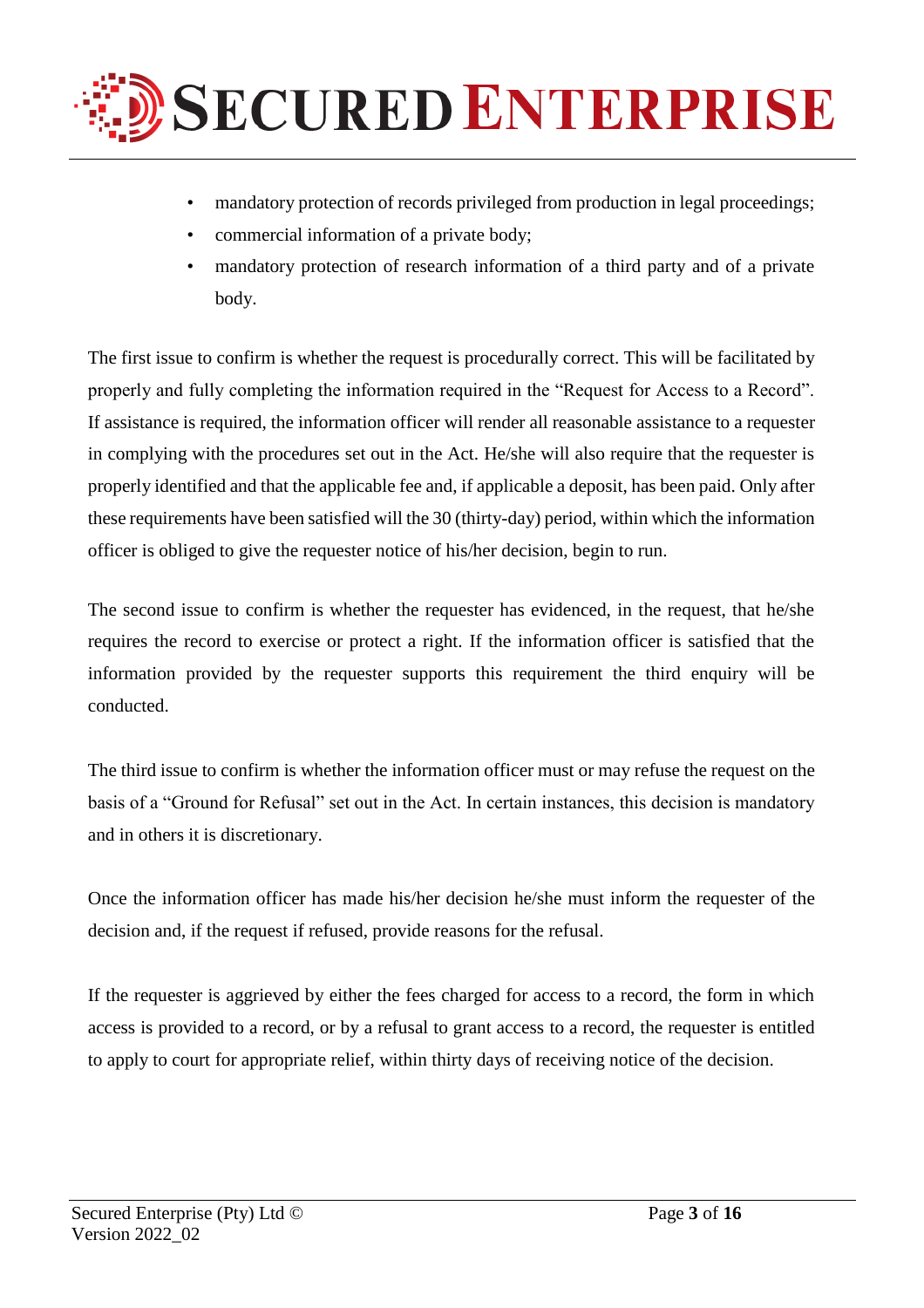

Secured Enterprise Proprietary Limited endorses the object of the Act, which is to give effect to the constitutional right of access to information, subject to justifiable limitations. The manual is intended to assist requesters in exercising this right.

# **INFORMATION REQUIRED UNDER SECTION 51(1)(a)**

| <b>Information Officer</b> | Mr. S van der Merwe             |
|----------------------------|---------------------------------|
| <b>Postal Address</b>      | P.O Box 413849, Craighall, 2024 |
| <b>Registered Address</b>  | Katherine & West                |
|                            | 114 West Street                 |
|                            | Unit 28, Level 4                |
|                            | Sandton                         |
|                            | 2021                            |
| Tel. No                    | $(+27)$ 11 5068600              |
| eMail Address              | info@securedenterprise.com      |

# **DESCRIPTION OF GUIDE REFERRED TO IN SECTION 10: SECTION 51(1)(b)**

A Guide has been compiled in terms of section 10 of the Act by the Human Rights Commission. It contains information required by a person wishing to exercise any right contemplated by the Act. It is available in all of the official languages.

The Guide is available for inspection, inter alia, at the office of the offices of the Human Rights Commission at –

- Street Address: 27 Stiemens Street, Braamfontein, 2198
- Website: [www.sahrc.org.za](http://www.sahrc.org.za/)

## **VOLUNTARY DISCLOSURE**

In terms of section 52(1), Secured Enterprise Proprietary Limited may make certain categories of records automatically available without the requester having to request access in terms of the Act. These would include –

- Reports
- Other literature intended for public viewing
- Public customer information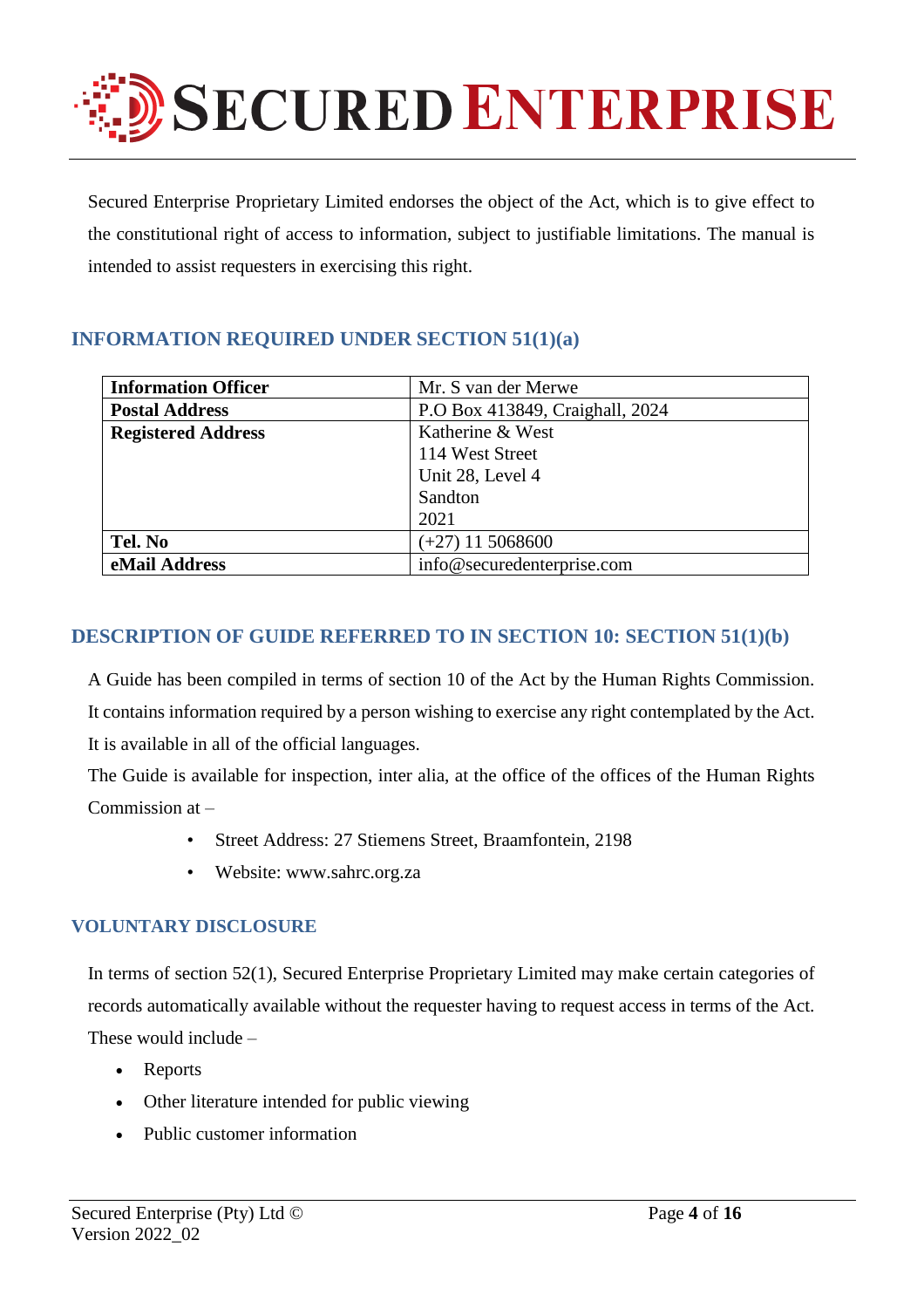

If the requester believes that any other statutory instrument allows access to a record this should be referred to the information officer who will within a reasonable period (not being more than 10 (ten) days, consider a request in the light thereof.

# **RECORDS AVAILABLE IN TERMS OF OTHER LEGISLATION: SECTION 51(1)(d)**

Records available in terms of other legislation are as follows –

- Basic Conditions of Employment No. 75 of 1997
- Bills of Exchange Act No. 34 of 1964
- Broad Based Black Economic Empowerment Act No. 53 of 2003
- Companies Act No. 71 of 2008
- Compensation for Occupational Injuries and Health Diseases Act No. 130 of 1993
- Competition Act No. 89 of 1998
- Consumer Affairs (Unfair Business Practices) Act No. 71 of 1988
- Consumer Protection Act No. 68 of 2008
- Copyright Act No. 98 of 1978
- Credit Agreements Act No. 75 of 1980
- Currency and Exchanges Act No. 9 of 1933
- Customs and Excise Act No. 91 of 1964
- Employment Equity Act No. 55 of 1998
- Electronic Communications Act No. 36 of 2005
- Electronic Communications and Transactions Act No. 25 of 2002
- Finance Act No. 35 of 2000
- Financial Intelligence Centre Act No. 38 of 2001
- General Pensions Act No. 29 of 1979
- Harmful Business Practices Act No. 23 of 1999
- Import and Export Control Act No. 45 of 1963
- Income Tax Act No. 95 of 1967
- Insider Trading Act No. 135 of 1998
- Insolvency Act No. 24 of 1936
- Intellectual Property Laws Amendments Act No. 38 of 1997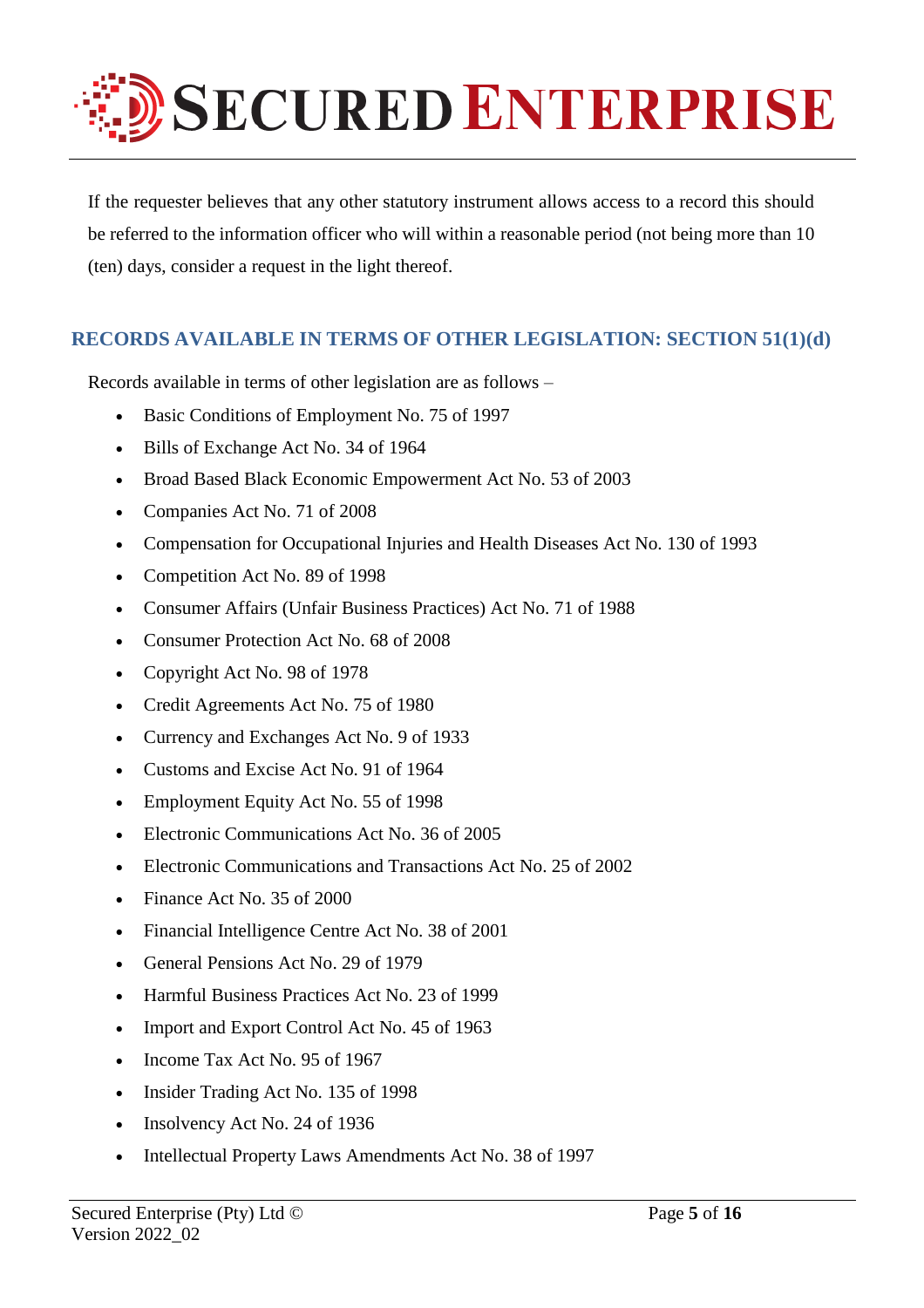

- Labour Relations Act No. 66 of 1995
- Long Term Insurance Act No. 52 of 1998
- Medical Schemes Act No. 131 of 1998
- Municipal Finance Management Act No. 56 of 2003
- National Building Regulations and Building Standards Act No. 103 of 1977
- National Credit Act No. 34 of 2005
- National Environmental Management: Waste Act No. 59 of 2008
- Occupational Health & Safety Act No. 85 of 1993
- Patents Act No. 57 of 1978
- Pension Funds Act No. 24 of 1956
- Post Office Act No. 44 of 1958
- Price Control Amendment Act, No. 80 of 1967
- Prescribed Rate of Interest Act No. 55 of 1975
- Prevention and Combating of Corrupt Activities Act No. 12 of 2004
- Promotion of Access to Information Act No. 2 of 2000
- Protected Disclosures Act No. 26 of 2000
- Protection of Businesses Act No. 99 of 1978
- Public Finance Management Act No. 1 of 1999
- Regional Services Councils Act No. 109 of 1985
- Regulation of Interception of Communications and Provision of Communication Related Information Act No. 70 of 2002
- SA Reserve Bank Act No. 90 of 1989
- Second Hand Goods Act No. 23 of 1955
- Sale and Services Matters Act No. 25 of 1964
- Securities Services Act No. 36 of 2004
- Securities Transfer Tax Act No. 25 of 2007
- Securities Transfer Tax Administration Act No. 26 of 2007
- Short Term Insurance Act No. 53 of 1998
- Skills Development Levies Act No. 9 of 1999
- Skills Development Act No. 97 of 1998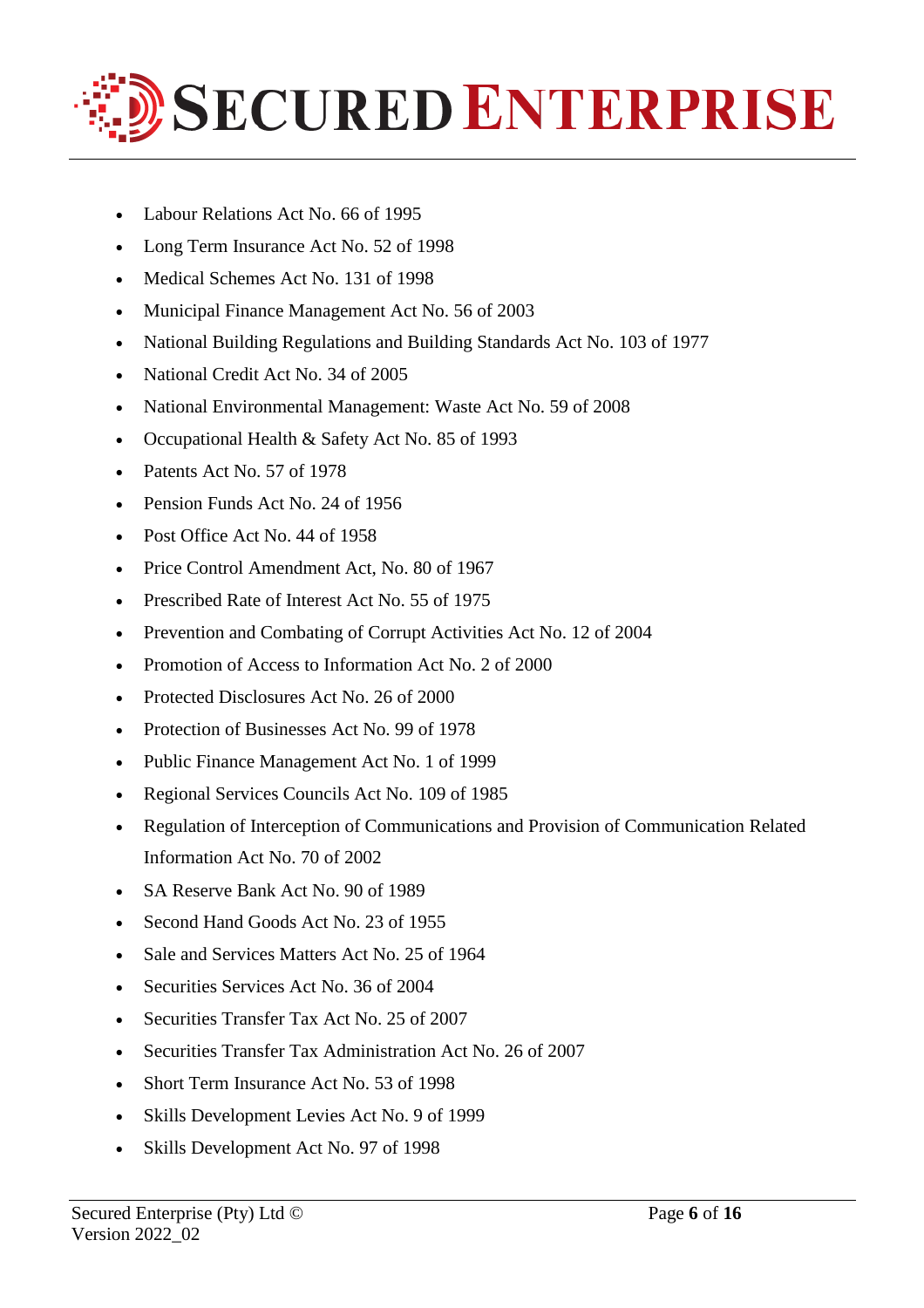

- Stamp Duties Act No. 77 of 1968
- Stock Exchange Control Act No. 1 of 1985
- Tax on Retirement Funds Act No. 38 of 1996
- Trade Practices Act No. 76 of 1976
- Trade Marks Act No. 194 of 1993
- Uncertificated Securities Tax Act No. 31 of 1998
- Unemployment Contributions Act No. 4 of 2002
- Unemployment Insurance Act No. 63 of 2001
- Value Added Tax Act No. 89 of 1991

# **SUBJECTS AND CATEGORIES OF RECORDS HELD: SECTION 51(1)(e)**

## **1. Companies Act Records**

- Documents of incorporation
- Memorandum and Articles of Association
- Memorandum of Incorporation
- Minutes of Board of Directors meetings
- Records relating to the appointment of directors/ auditor/ secretary/public officer and other officers
- Share Register and other statutory registers

## **2. Financial Records**

- Annual Financial Statements
- Tax Returns
- Accounting Records
- Banking Records
- Bank Statements
- Paid Cheques
- Electronic banking records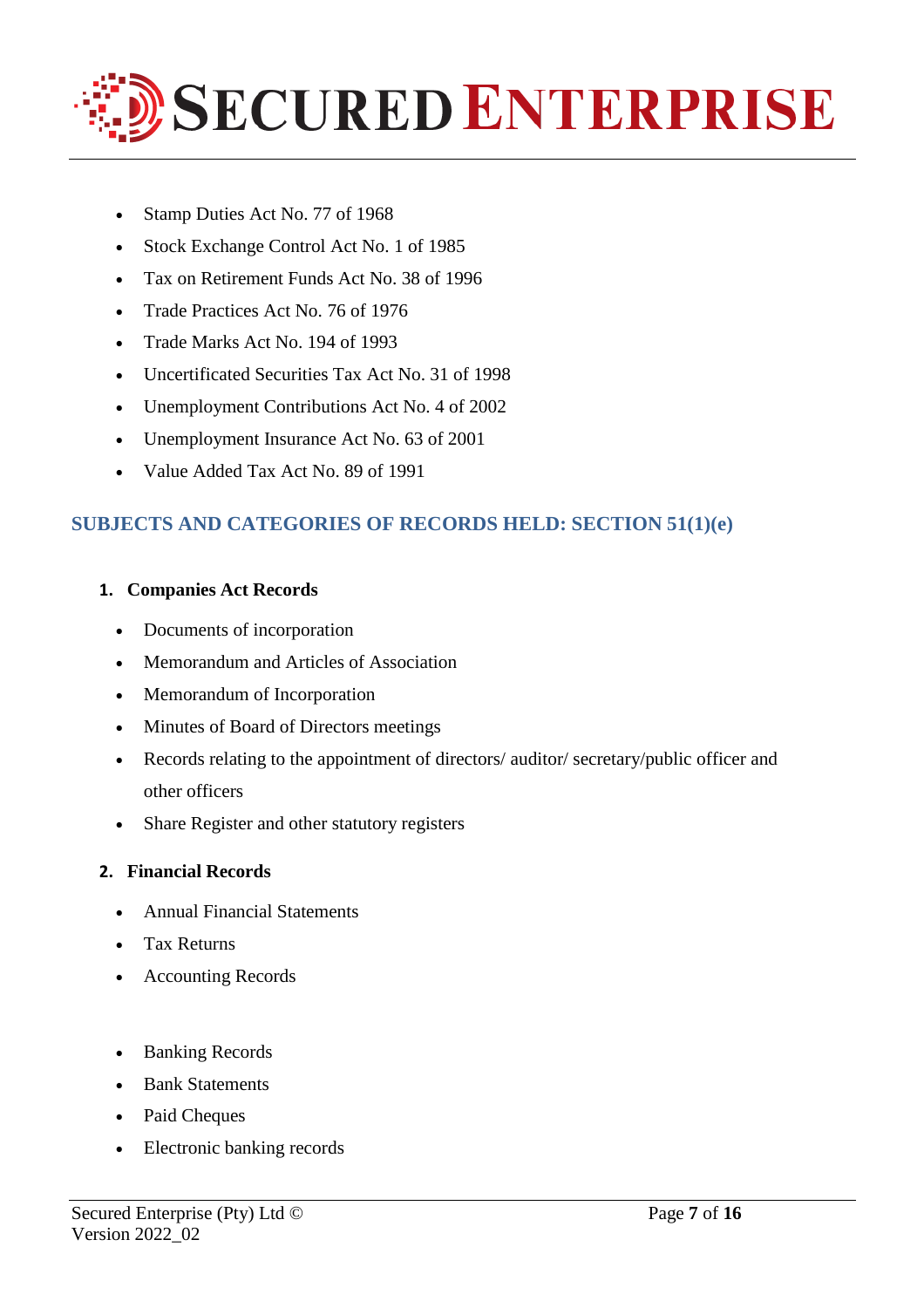

- Asset Register
- Rental Agreements
- Invoices

### **3. Income Tax Records**

- SITE
- PAYE
- Documents issued to employees for income tax purposes
- Records of payments made to SARS on behalf of employees
- VAT
- Regional Services Levies
- Skills Development Levies
- UIF
- Workmen's Compensation

### **4. Personnel Documents and Records**

- Employment contracts
- Employment Equity Plan
- Medical Aid records
- Pension Fund records
- Disciplinary records
- Salary records
- SETA records
- Disciplinary code
- Leave records
- Training records
- Training Manuals

## **5. Intellectual Property**

- Trademarks
- Copyright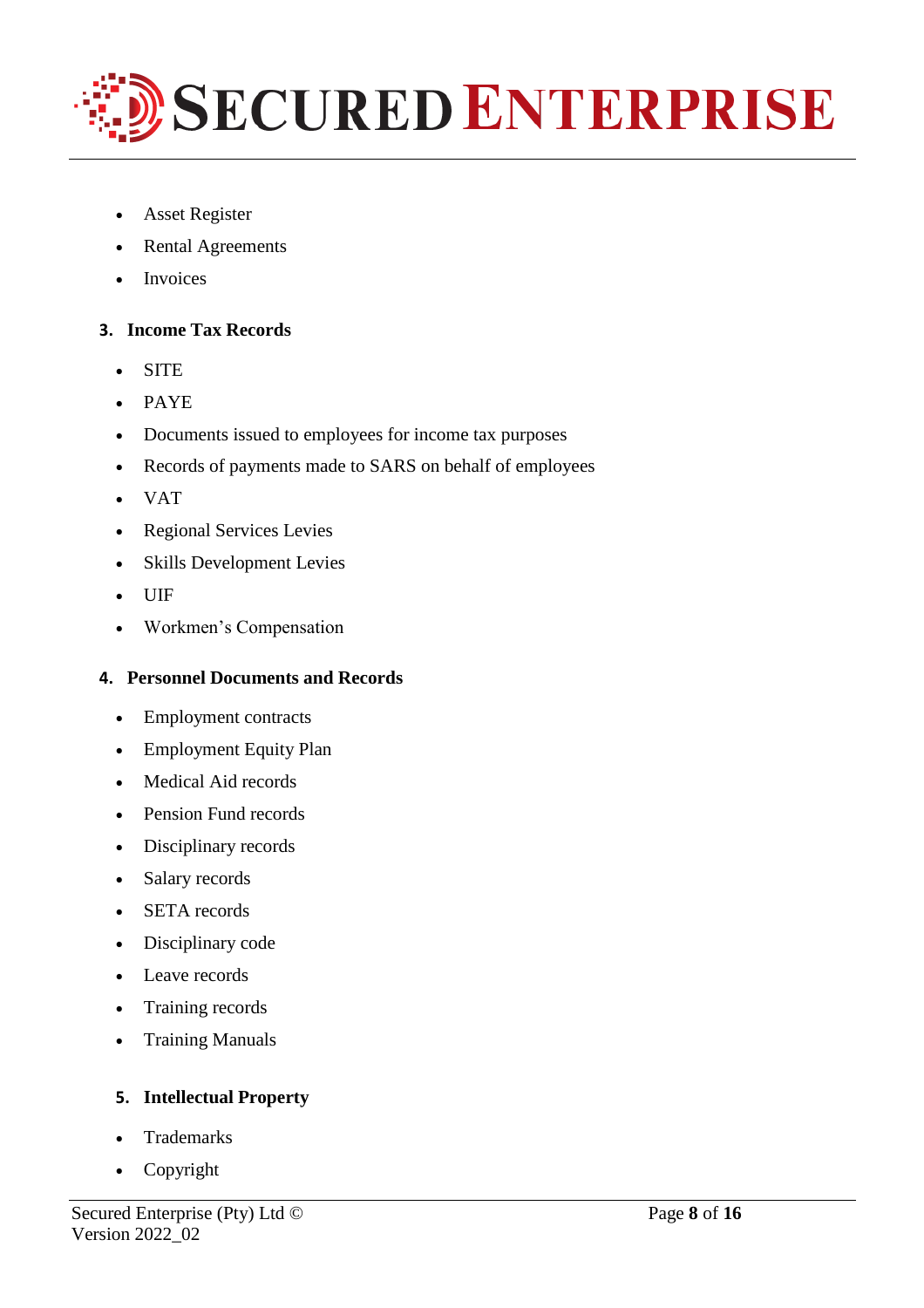

Licenses

### **6. Marketing and Sales**

- Market information
- Public customer information
- Product brochures
- Owner manuals
- Product sales records
- Marketing strategies

### **7. Immovable and Moveable Property**

- Agreements for leased property by the Company
- Leases in respect of vehicles
- Office equipment leases

### **8. Insurance**

• Insurance policies

### **9. Software**

- Software licenses
- Software agreements
- Software library

# **DETAIL ON HOW TO MAKE A REQUEST FOR ACCESS: SECTION 51(e)**

- The requester must complete Annexure A and submit this form together with a request fee, to the information officer of the private body.
- The form must be submitted to the information officer of the private body at his/her address, fax number, or electronic mail address
- The form must:-

provide sufficient particulars to enable the information officer of the private body to identify the record/s requested and to identify the requester, indicate which form of access is required, specify a postal address or fax number of the requester in the Republic, identify the right that the requester is seeking to exercise or protect, and provide an explanation of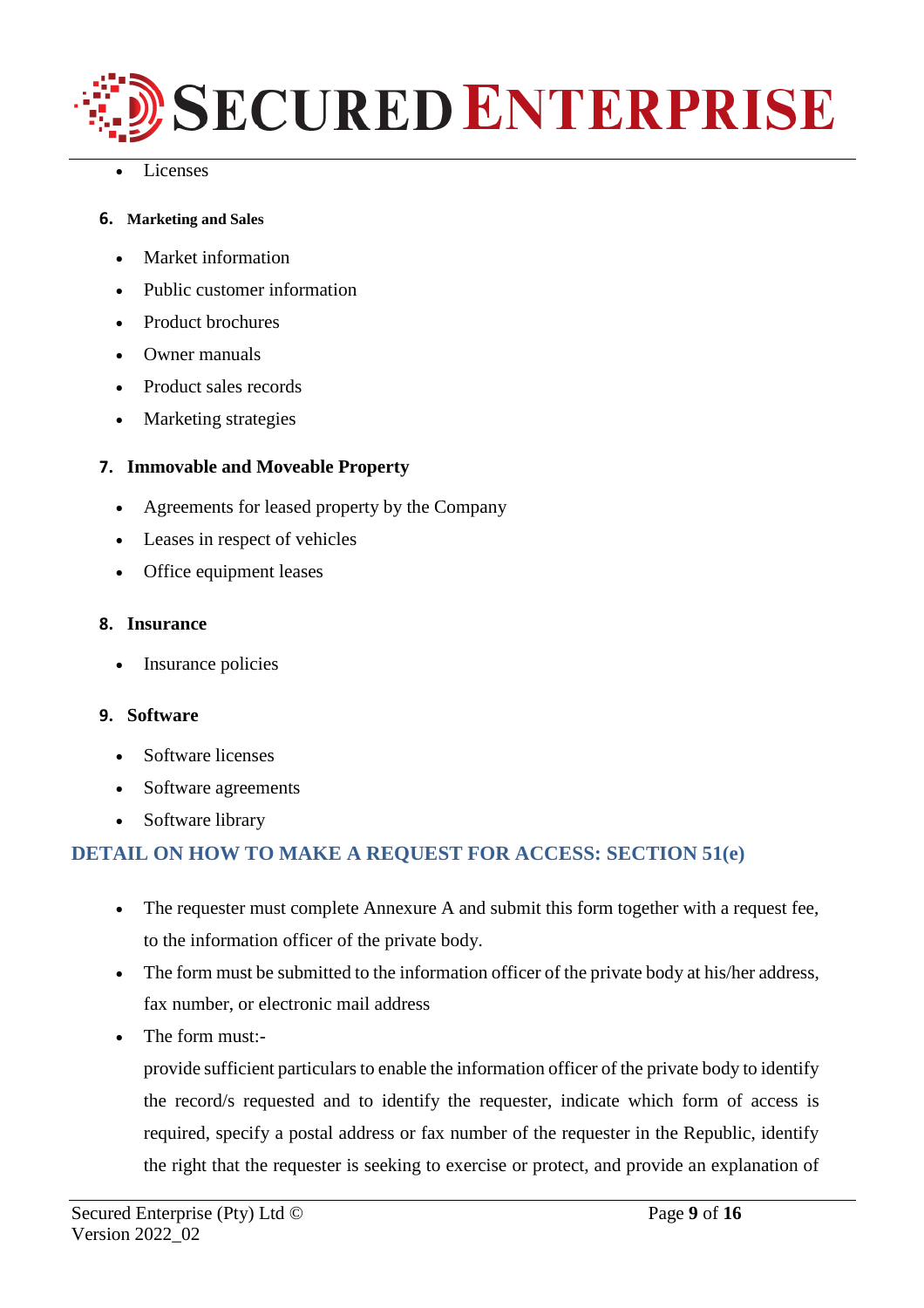

why the requested record is required for the exercise or protection of that right, if in addition to a written reply, the requester wishes to be informed of the decision on the request in any other manner, to state that manner and the necessary particulars to be informed in the other manner, if the request is made on behalf of another person, to submit proof of the capacity in which the requester is making the request, to the reasonable satisfaction of the information officer of the private body.

## **THE LATEST NOTICE IN TERMS OF SECTION 52(2) (IF ANY)**

At this stage no notice(s) has/have been published on the categories of records that are automatically available without a person having to request access in terms of PAIA.

# **PRESCRIBED FEES IN TERMS OF SECTION 54(1)**

In terms of section 54(1) of the Act the head of a private body (or by implication its information officer) is not obliged to process the request until the prescribed request fee (currently R50.00 (fifty rand)) has been paid. Unless and until the fee or any deposit that the requester is required to pay in terms of the Act, and all other procedural requirements have been complied with the 30 (thirty day) period allowed for the information officer to consider, the request shall not commence.

A schedule of the prescribed fees may be obtained by viewing regulation R187 on the South African Human Rights Commission's website at [www.sahrc.org.za.](http://www.sahrc.org.za/) As at the date of publication of this manual, the fees are as set out in Annexure B.

## **COPIES OF THIS MANUAL**

Copies of this manual are obtainable in hardcopy from the premises of Secured Enterprise Proprietary Limited, and in electronic format by return email addressed to [info@securedenterprise.com .](mailto:info@securedenterprise.com) The following reference must be inserted in the subject line of the email "Request for Manual".

This manual will be published as required by the Act.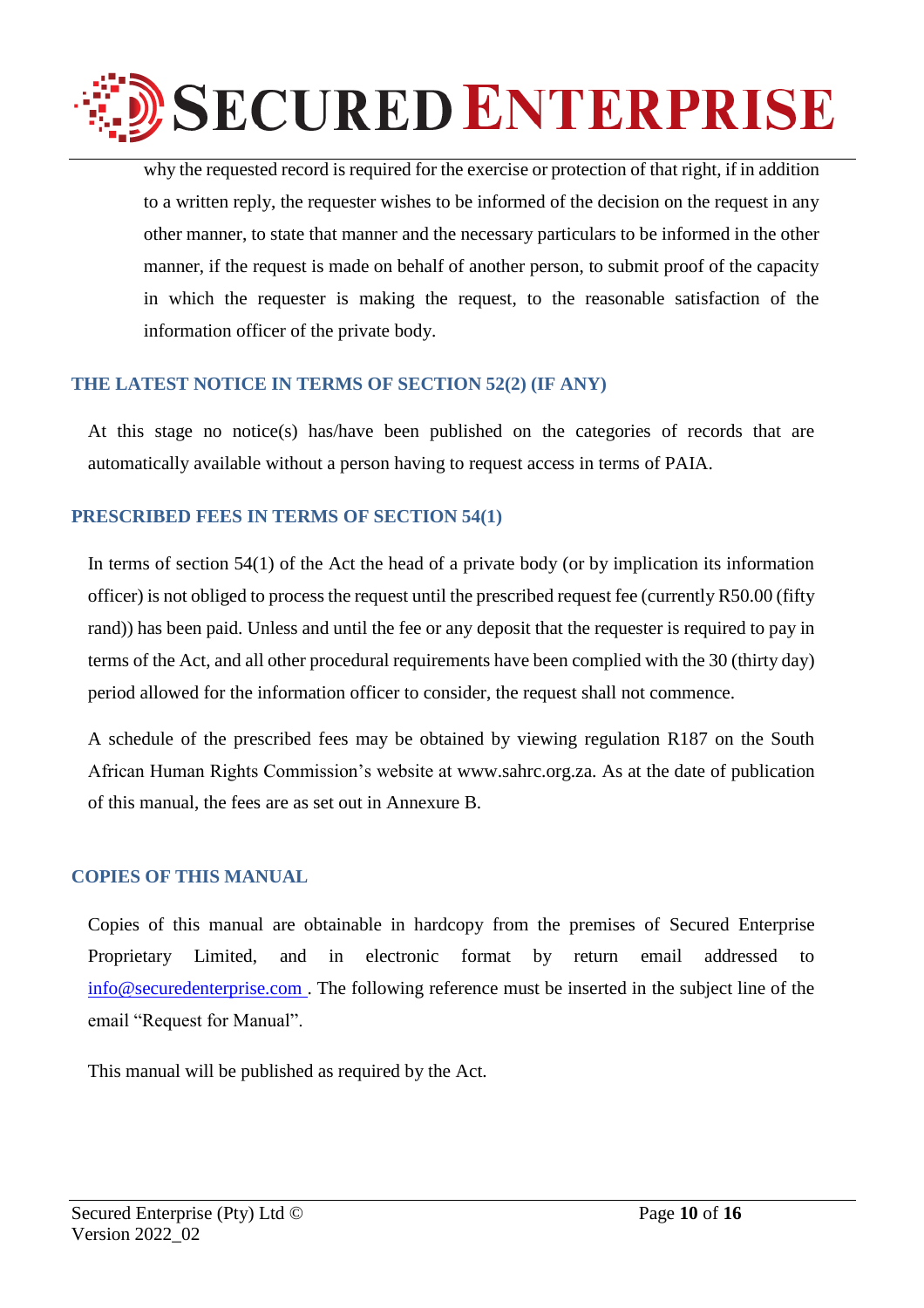

# **ANNEXURE A**

# **SECTION 53(1) OF THE ACT**

#### *FORM FOR APPLICATION OF INFORMATION REQUEST FOR ACCESS TO RECORD OF PRIVATE BODY*

|  |  | A. Particulars of Private Body |  |
|--|--|--------------------------------|--|
|--|--|--------------------------------|--|

[Full registered name of company] **Information Officer**

Attention: [name]

**Postal Address**: [address]

**Street Address**: [address]

**Tel. No.**: [number]

**Fax. No.**: [number]

**Email address**: [address]

#### **B. Particulars of Person requesting access to the Record**

*a) The particulars of the person who requests access to the record must be given below.* b) The address and contact number in the Republic of South Africa to which the information is to be send must be *given.*

*c) Proof of the capacity in which the request is made, if applicable, must be attached.*

| Full Name of Entity (if juristic person):                                                                                                                                                        |                                                                      |                         |  |
|--------------------------------------------------------------------------------------------------------------------------------------------------------------------------------------------------|----------------------------------------------------------------------|-------------------------|--|
| Identity Number (if natural person):                                                                                                                                                             | <u> 1990 - Johann Stoff, amerikansk politiker (d. 1980)</u>          |                         |  |
| Registration Number (if juristic person):                                                                                                                                                        | <u> 1989 - Johann Stein, markin sanadi shekara mashrida ma'lumot</u> |                         |  |
| Postal Address:                                                                                                                                                                                  |                                                                      |                         |  |
| <b>Contact Number:</b>                                                                                                                                                                           |                                                                      | (landline) (cell phone) |  |
| Email Address:                                                                                                                                                                                   |                                                                      |                         |  |
| Capacity in which request is made, when made on behalf of another person:<br><u> 1989 - Johann Barn, mars eta bainar eta bat erroman erroman erroman erroman erroman erroman erroman erroman</u> |                                                                      |                         |  |
|                                                                                                                                                                                                  |                                                                      |                         |  |
|                                                                                                                                                                                                  |                                                                      |                         |  |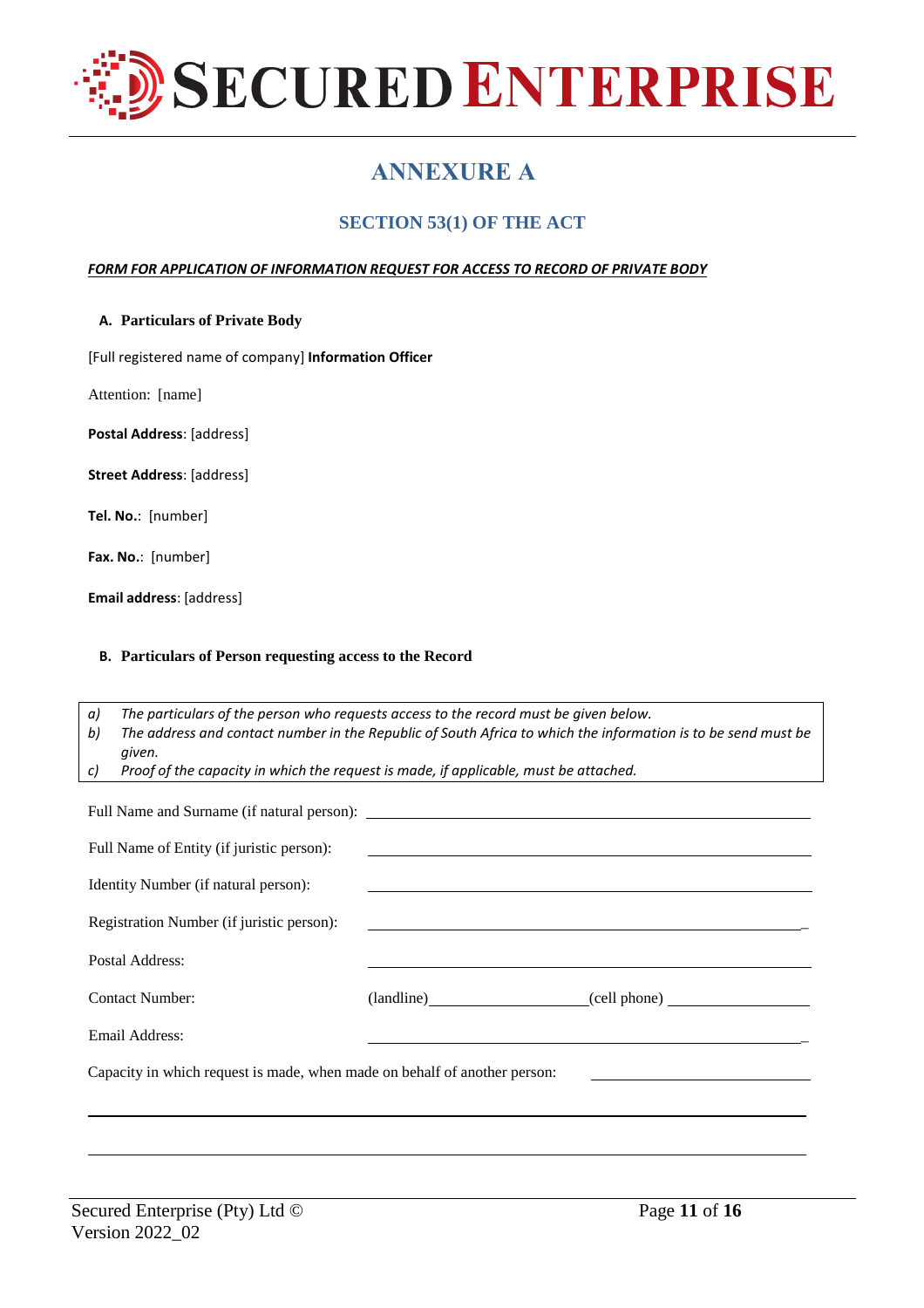

#### **C. Particulars of Person on whose behalf request is made**

This section must be completed ONLY if a request for information is made on behalf of another person. If the request is made on behalf of another person, to submit proof of the capacity in which the requester is making the request, to *the reasonable satisfaction of the information officer of the private body.*

Full Names and Surname:

Identity Number:

#### **D. Particulars of Record**

*a) Provide full particulars of the record to which access is requested, including the reference number if that is known to you, to enable the record to be located.*

b) If the provided space is inadequate, please continue on a separate piece of paper and attach it to this form. The *requester must sign all the additional pages.*

Description of record or relevant part of the record:

Reference number, if available:

Any further particulars of record:

**E. Fees**

| a) A request for access to a record, other than a record containing personal information about yourself, will be |
|------------------------------------------------------------------------------------------------------------------|
| processed only after a <b>request fee</b> has been paid.                                                         |

- *b) You will be notified of the amount required to be paid as the request fee.*
- c) The fee payable for access to a record depends on the form in which access is required and the reasonable time *required to search for and prepare a record.*
- *d) If you qualify for exemption of the payment of any fee, please state the reason for exemption.*

Reason for exemption from payment of fees: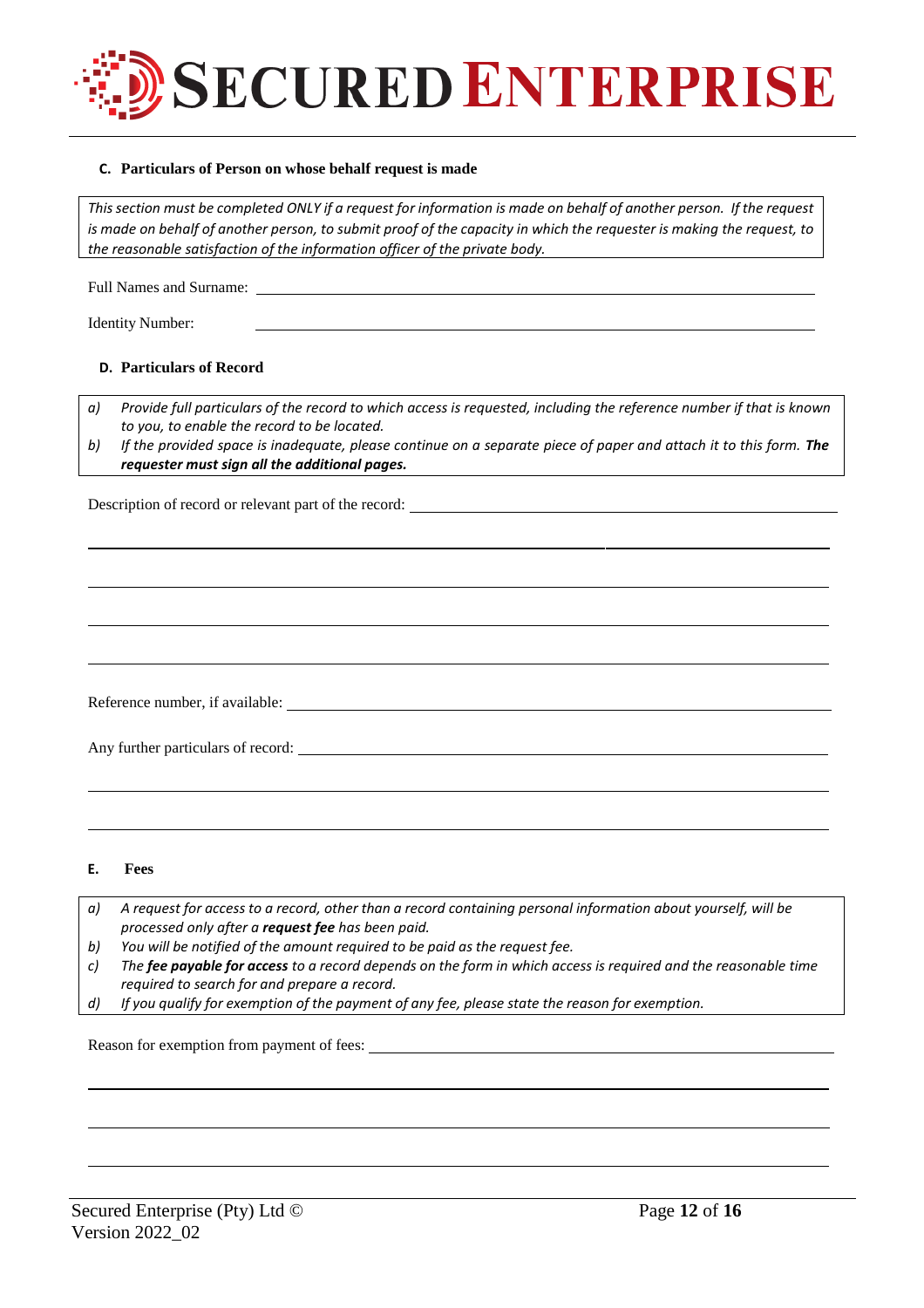

#### **F. Form of access to Record**

If you are prevented by a disability from reading, viewing or listening to the record in the form of access provided for in1 to 4 hereunder, state your disability and indicate in which form the record is required.

| Disability:                                                                                                                                                                                                                                                                                                                                                                                                 | Form in which record is required:                     |  |  |
|-------------------------------------------------------------------------------------------------------------------------------------------------------------------------------------------------------------------------------------------------------------------------------------------------------------------------------------------------------------------------------------------------------------|-------------------------------------------------------|--|--|
|                                                                                                                                                                                                                                                                                                                                                                                                             |                                                       |  |  |
| Mark the appropriate box with an $X$                                                                                                                                                                                                                                                                                                                                                                        |                                                       |  |  |
| NOTES:                                                                                                                                                                                                                                                                                                                                                                                                      |                                                       |  |  |
| a) Compliance with your request in the specified form may depend on the form in which the record is available.<br>b) Access in the form requested may be refused in certain circumstances. In such a case you will be informed if<br>access will be granted in another form.<br>c) The fee payable for access to the record, if any, will be determined partly by the form in which access is<br>requested. |                                                       |  |  |
| If the record is in written or printed form:<br>1.                                                                                                                                                                                                                                                                                                                                                          | Copy of record *<br>Inspection of record *            |  |  |
| If record consists of visual images: (this includes photographs, slides, video recordings, computer-generated<br>2.<br>images, sketches, etc.):<br>Transcription of the images *<br>View the images *<br>Copy of the images $*$                                                                                                                                                                             |                                                       |  |  |
| If record consists of recorded words or information which can be reproduced in sound:<br>3.<br>Transcription of soundtrack *<br>Listen to the soundtrack *<br>(written or printed document)<br>(audio cassette)                                                                                                                                                                                             |                                                       |  |  |
| If record is held on computer or in an electronic or machine-readable form:<br>4.                                                                                                                                                                                                                                                                                                                           |                                                       |  |  |
| Printed copy of record *                                                                                                                                                                                                                                                                                                                                                                                    | Printed copy of information derived from the record * |  |  |
| Copy in computer readable form *<br>(compact disc)                                                                                                                                                                                                                                                                                                                                                          |                                                       |  |  |
| * If you requested a copy or transcription of a record (above), do you wish the copy or transcription to be posted to<br>you? Postage is payable.<br>YES.<br>NO.                                                                                                                                                                                                                                            |                                                       |  |  |

#### **G. Particulars of right to be exercised or protected**

If the provided space is inadequate, please continue on a separate piece of paper and attach it to this form. The *requester must sign all the additional pages.*

Indicate which right is to be exercised or protected: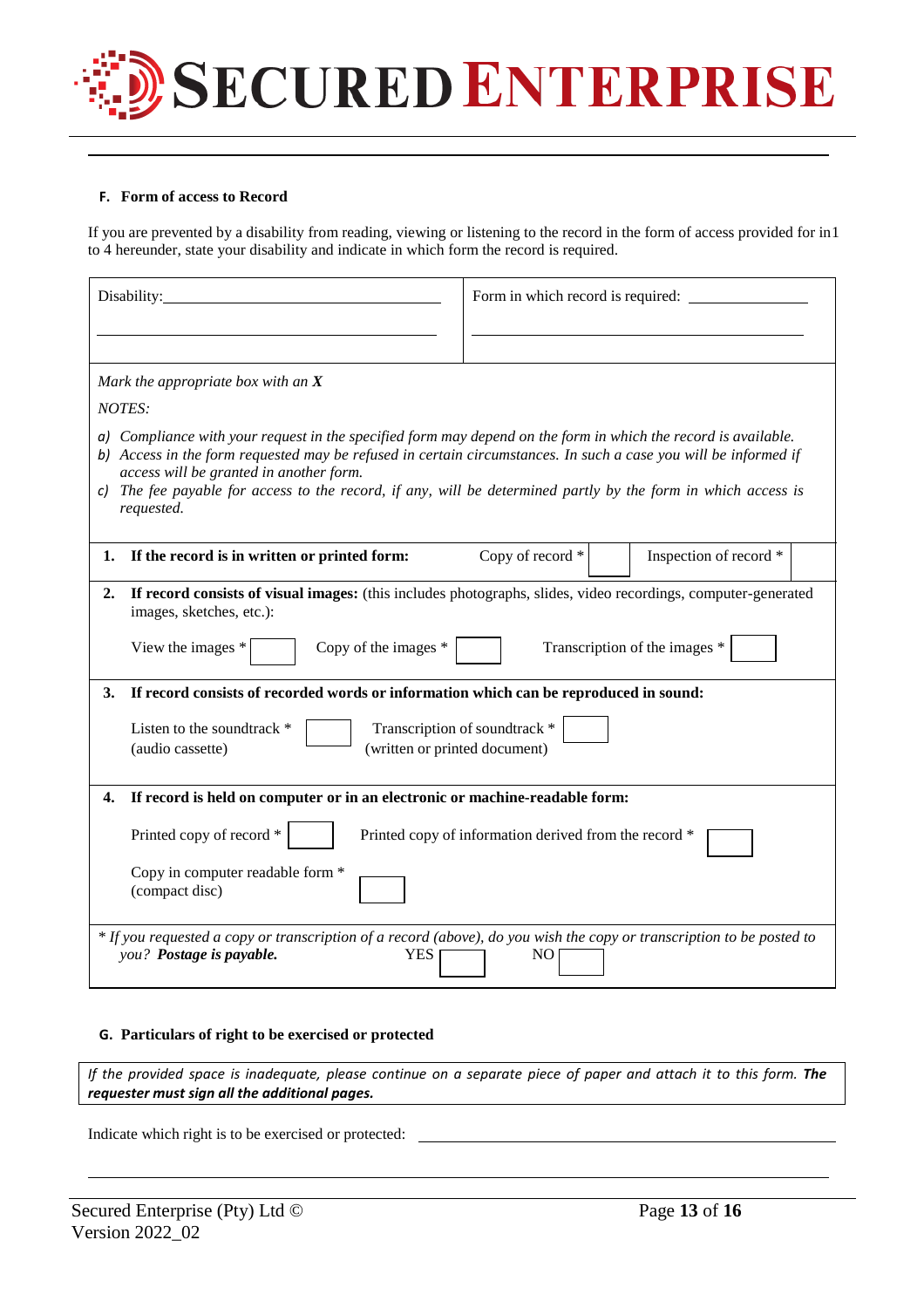

Explain why the record requested is required for the exercise or protection of the aforementioned right:

#### **H. Notice of decision regarding request for access**

You will be notified in writing whether your request has been approved / denied. If you wish to be informed in another *manner, please specify the manner and provide the necessary particulars to enable compliance with your request.*

How would you prefer to be informed of the decision regarding your request for access to the record?

Signed at this day of 20

Signature of Requester / Person on whose behalf Request is made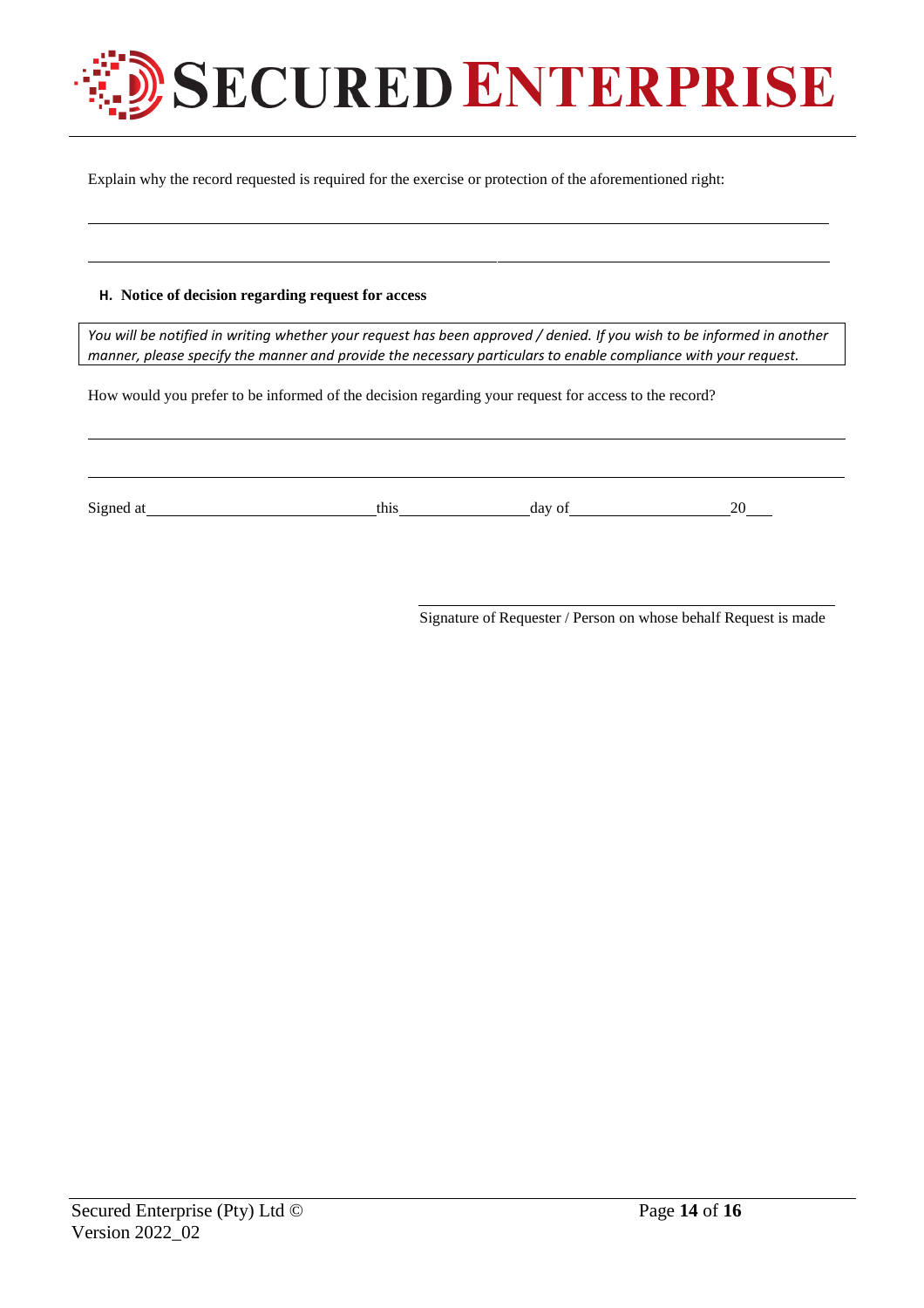

# **ANNEXURE B**

#### **FEES**

All prices listed below are exclusive of value added tax as set out in the Value Added Tax Act, No. 89 of 1991.

### **SECTION 54(7) OF THE ACT**

The request fee payable by a requester, other than a personal requester (i.e. a person seeking access to records thatcontain their personal information), is R50.00 (fifty rand)

The fee for a copy of the manual is R2.10 (two rand, ten cents) for every photocopy of an A4-size page or part thereof.The actual postage is payable when a copy of a record must be posted to a requester.

For the purposes of section  $54(2)$  of the Act –

- six hours as the hours to be exceeded before a deposit is payable.
- the third of the access fee is payable as a deposit by the requester.

The access fees are –

| For every photocopy of an A4-size page or part thereof              | R 2.10              |
|---------------------------------------------------------------------|---------------------|
| For every printed copy of an A4-size page or part thereof held on a |                     |
| computer or in electronic or machine-readable form                  | R <sub>1.75</sub>   |
| For a copy in a computer-readable form on compact disc              | R <sub>170.00</sub> |
| For a transcription of visual images, for an A4-size page or part   |                     |
| thereof                                                             | R70.00              |
| For a copy of visual images                                         | R90.00              |
| For a transcription of an audio record, for an A4-size page or part |                     |
| <b>Thereof</b>                                                      | R30.00              |
| For a copy of an audio record                                       | R50.00              |
| To search for and prepare the record for disclosure, for each       |                     |
| hour or part of an hour reasonably required for such search         |                     |
| and preparation                                                     | R640.00             |
|                                                                     |                     |